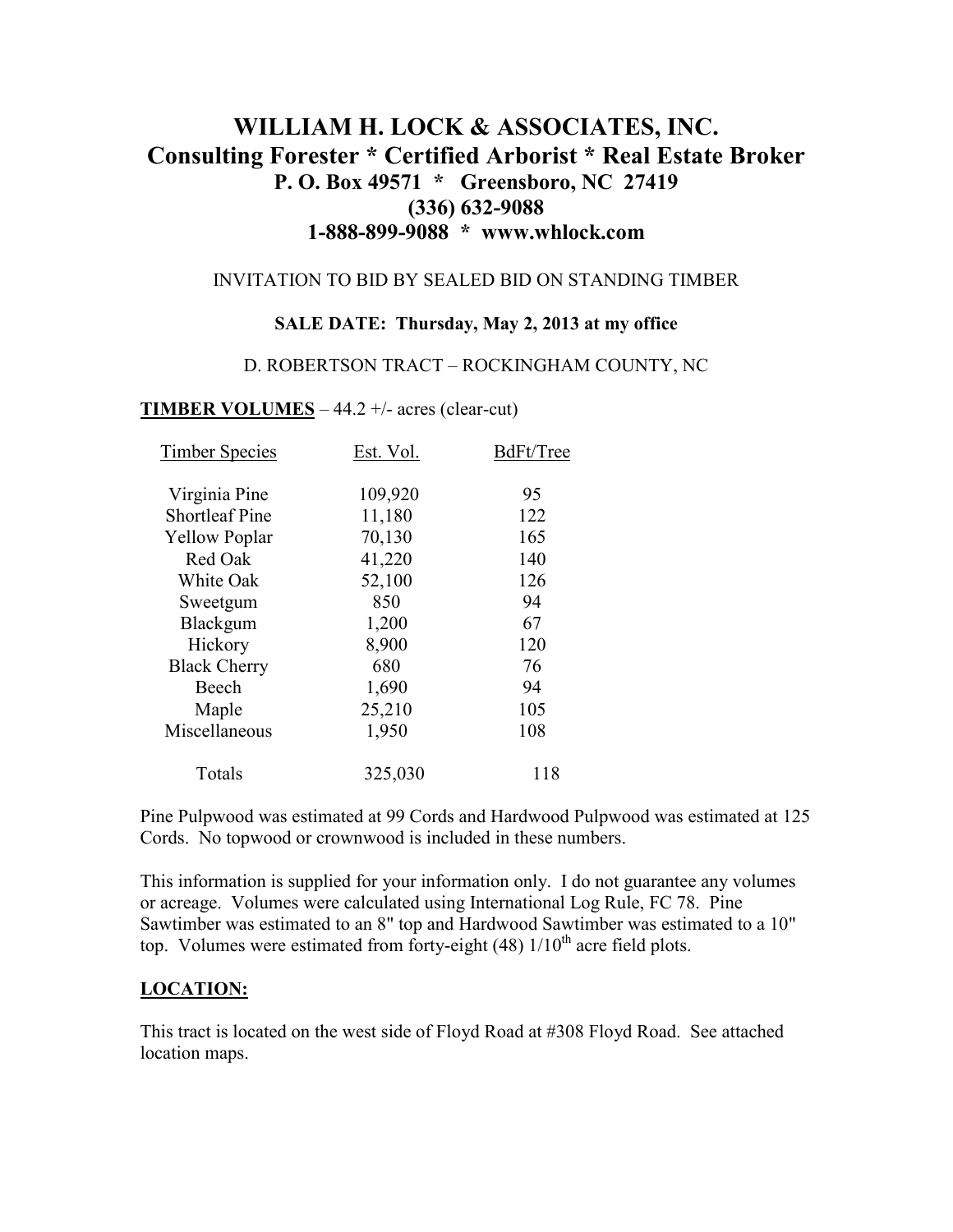Page Two D. Robertson Tract - Timber Sale Sale Date: Thursday – May 2, 2013

### **BIDS:**

The Robertson Tract is being sold on a lump sum sealed bid basis. Bids will be accepted by **regular mail** if received by 5:00 pm on Wednesday, May 1, 2013 **OR** bids will be accepted by **email (whlock@whlock.com), telephone (336-632-9088), fax (336-632- 9088), or in-person** at my office until 11:00 am on Thursday, May 2, 2013. At 11:00 am on Thursday, May 2, 2013 all bids received will be recorded. The successful bidder will be notified within 24 hours of the bid openings. A 10% deposit may be requested to be delivered to William H. Lock & Associates, Inc. within 72 hours of the bid opening. The balance of the sales price is to be delivered at the sale closing. The seller reserves the right to refuse or accept any and all bids. Seller will consider all bids. The seller will be responsible for the timber deed preparation, revenue stamps if recorded, and the forestry consultant fees. The buyer will be responsible for all other closing costs. A \$1,000 performance deposit will be payable at closing and held in a non-interest bearing trust account until satisfactory completion of logging. The performance deposit does not limit the buyer's liability.

## **PLACE OF SALE:**

The timber sale will be held at the office of William H. Lock & Associates, Inc. in Greensboro, NC. The office address is 375 S. Swing Road, Greensboro, NC 27409. Telephone and Fax: 336-632-9088; Email: whlock@whlock.com

## **CONDITIONS OF SALE**:

1. The Buyer shall have 24 months from the date of the timber deed to cut and remove all merchantable timber within the "Sale Areas". "Creek Buffers" have been marked with Blue Paint. No blue painted trees marking the buffer boundaries may be cut. All pine of any size and hardwoods >16" DBH may be harvested from within these buffer areas provided all Best Management Practices, Forest Practice Guidelines, and any applicable river basin or watershed regulations are followed. The sale boundaries are marked with pink flagging. No trees beyond the pink flagging are to be harvested. NOTE that the sale boundary in the southern section of the tract is the creek itself.

2. The Buyer shall access the tract from Floyd Road along the existing farm path leading into the wooded sections near the rear of the tract. This roadway is also the entrance into the existing farm house so extra care must be used concerning this access. All access routes will need to be installed and/or maintained according to all North Carolina Best Management Practices, Forest Practice Guidelines, and any applicable river basin or watershed rules. All roadways must remain open and passable by ordinary traffic at all times. The roadways must be left in similar condition at the completion of the harvesting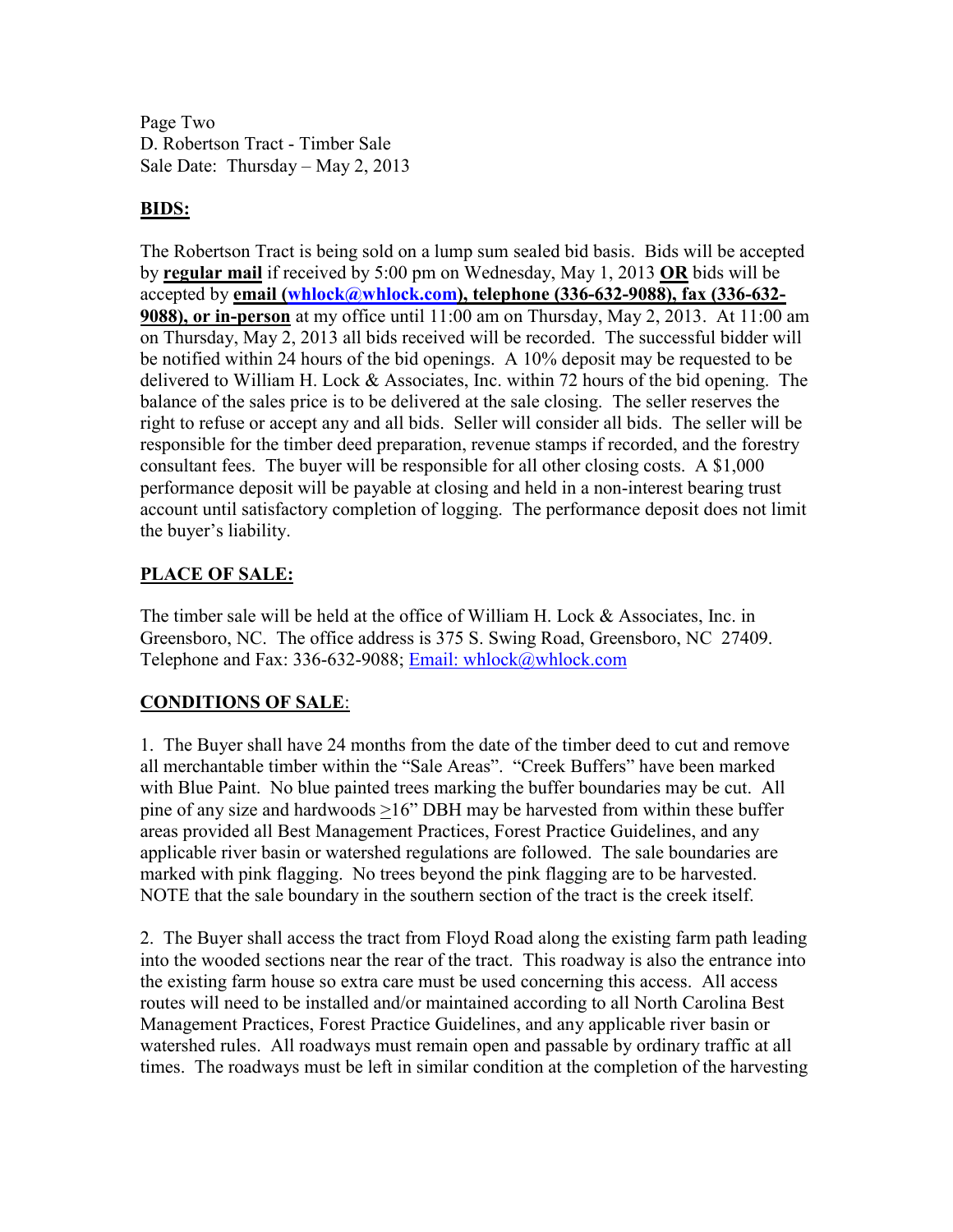Page Three D. Robertson Tract - Timber Sale Sale Date: Thursday – May 2, 2013

operation as they were at the beginning of the harvesting operation, reasonable wear and tear accepted. Call W.H. Lock if there are questions concerning access routes.

3. The Buyer is responsible for maintaining a clean site. No equipment parts, trash, tires or other debris shall be left on the property. It shall be the Buyer's responsibility to clean up any hazardous material or chemical waste spills including but not limited to Diesel Fuel, Hydraulic Fluid, Machine Oil, and/or Gasoline upon the subject property. Responsibility will include any required remediation including but not limited to the removal of contaminated soils.

4. Harvesting operations must not interfere with any farming operations and farming operations must not interfere with any harvesting operations. Decking, loading or hauling will not be permitted in any existing open fields or pastures immediately adjacent to the timber unless approved by William H. Lock & Associates, Inc. If approved, open areas must be free of logging debris, smoothed when completed, and re-seeded if necessary. All loading decks and truck parking areas must be reseeded when the harvesting operation is completed.

5. The Buyer is responsible for following all Federal, State, and local regulations regarding timber harvesting activities. If required, Buyer is responsible for obtaining any necessary permits or licenses required for timber harvesting. All logging operations must conform to North Carolina Best Management Practices, Forest Practices Guidelines, and any applicable river basin or watershed rules. In the event that a non-compliance situation is identified on the tract as a result of the harvesting operation, William H. Lock & Associates, Inc. will have the express right to suspend the harvesting operation until the situation is brought into compliance. No trees or other logging debris shall be left in or across the property boundary, sale cutting lines or access roads and paths.

6. All necessary property lines, corners and sale harvest boundaries have been marked with pink flagging. No flagged or painted trees denoting the property and/or sale boundary shall be cut and no trees outside the boundary lines shall be cut. If trees marking the property lines or sale boundary are cut, North Carolina timber trespass laws may apply. No trees shall be cut to fall on a neighboring landowner's property or where potential damage may occur. If existing property corners are damaged or removed as a result of the harvesting operation, Buyer agrees to replace the markers at the correct surveyed location at their own expense.

7. Buyer agrees to notify William H. Lock & Associates, Inc., P. O. Box 49571, Greensboro, NC 27419 at least 3 days in advance of the beginning of the harvesting operation and at least 3 days in advance of the completion of the harvesting operation. The buyer and/or logger must complete a pre-harvest inspection with WHL  $\&$  Associates prior to beginning any logging activity.